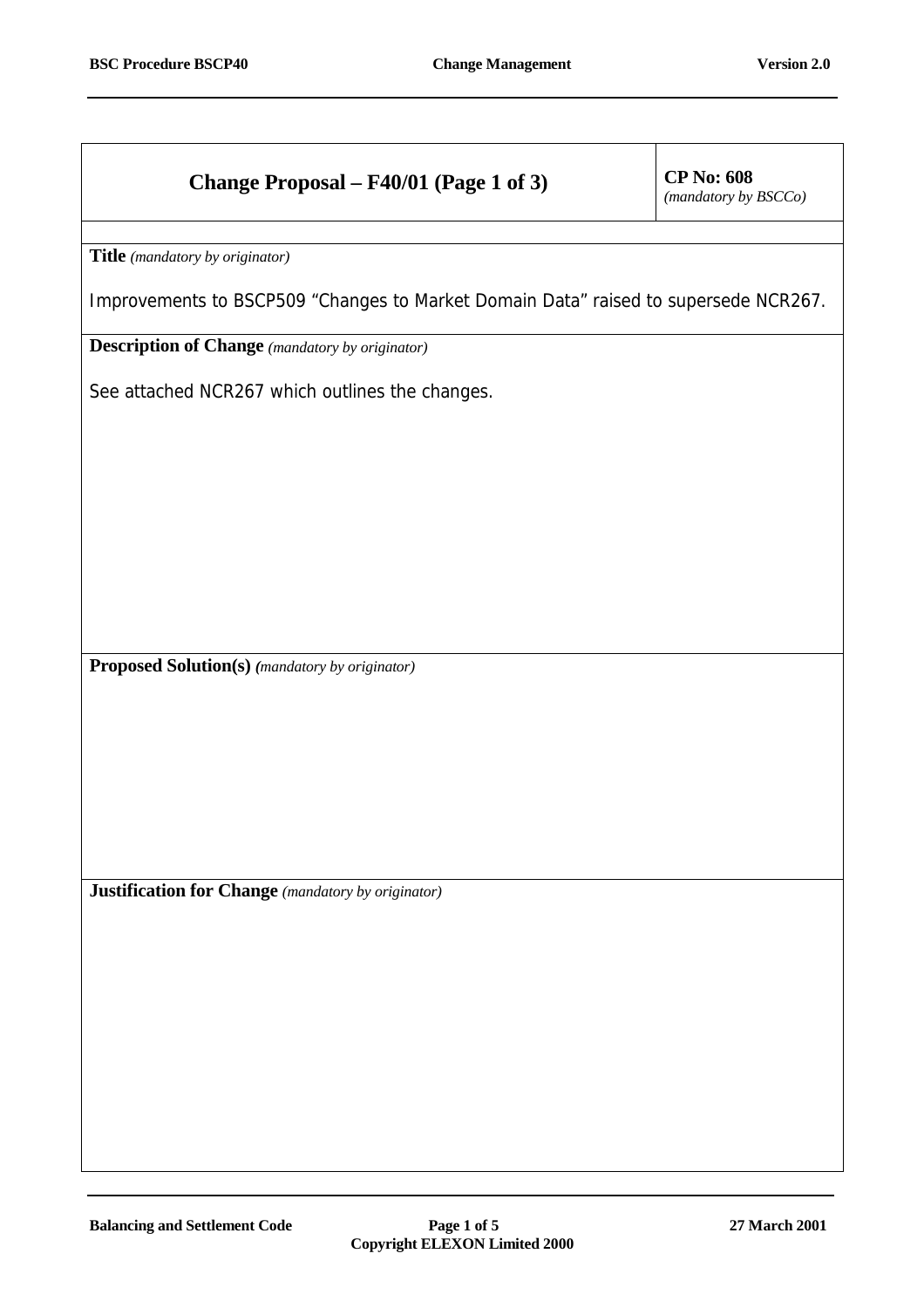|                                                                   | Change Proposal – F40/01 (Page 2 of 3)                                                    | <b>CP</b> No:<br>(mandatory by BSCCo) |  |  |
|-------------------------------------------------------------------|-------------------------------------------------------------------------------------------|---------------------------------------|--|--|
|                                                                   | Other Configurable Items Potentially Affected by Proposed Solution(s) (optional by BSCCo) |                                       |  |  |
|                                                                   |                                                                                           |                                       |  |  |
|                                                                   |                                                                                           |                                       |  |  |
| <b>Impact on Core Industry Documents</b> (optional by originator) |                                                                                           |                                       |  |  |
|                                                                   |                                                                                           |                                       |  |  |
|                                                                   |                                                                                           |                                       |  |  |
| Related Changes and/or Projects (mandatory by BSCCo)              |                                                                                           |                                       |  |  |
|                                                                   |                                                                                           |                                       |  |  |
| <b>Originator's Details:</b>                                      |                                                                                           |                                       |  |  |
| <b>BCA Name:</b>                                                  |                                                                                           |                                       |  |  |
| Organisation:                                                     | <b>ELEXON</b>                                                                             |                                       |  |  |
| <b>Email Address:</b>                                             |                                                                                           |                                       |  |  |
| Date:                                                             |                                                                                           |                                       |  |  |
| Organisation:                                                     |                                                                                           |                                       |  |  |
| Attachments: Y/N*<br>(delete as appropriate)                      | (If Yes, No. of Pages attached:)                                                          |                                       |  |  |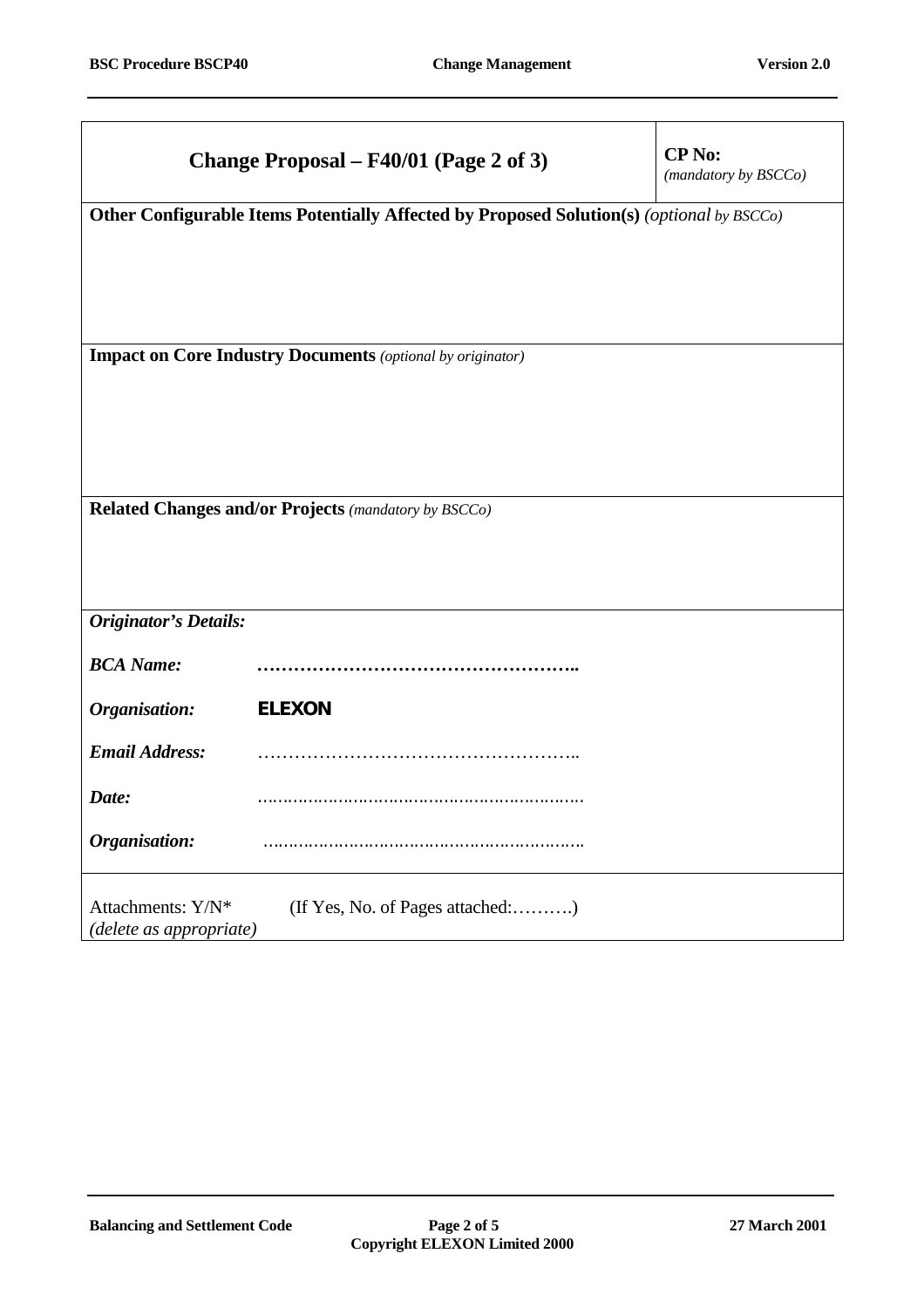| <b>NETA Programme Change Request Form</b>                                                                                                                                                                                                                                                                                                                                                                                                                                            |                               |                                       |                                 |                           |  |
|--------------------------------------------------------------------------------------------------------------------------------------------------------------------------------------------------------------------------------------------------------------------------------------------------------------------------------------------------------------------------------------------------------------------------------------------------------------------------------------|-------------------------------|---------------------------------------|---------------------------------|---------------------------|--|
| <b>Change Request ID: NCR 267</b>                                                                                                                                                                                                                                                                                                                                                                                                                                                    |                               |                                       |                                 |                           |  |
| <b>Change Request Name:</b>                                                                                                                                                                                                                                                                                                                                                                                                                                                          |                               |                                       |                                 |                           |  |
|                                                                                                                                                                                                                                                                                                                                                                                                                                                                                      |                               | 1.1.1.1. Priority                     |                                 |                           |  |
| <b>Essential Improvements to BSCP509</b>                                                                                                                                                                                                                                                                                                                                                                                                                                             |                               | <b>Critical for</b><br><b>Go live</b> | Desirable for<br><b>Go</b> Live | Not needed for Go<br>Live |  |
| <b>Identified By: Elexon-SEA</b>                                                                                                                                                                                                                                                                                                                                                                                                                                                     |                               | Date Submitted: 8/12/00               |                                 |                           |  |
| <b>Description of Proposed Change:</b>                                                                                                                                                                                                                                                                                                                                                                                                                                               |                               |                                       |                                 |                           |  |
| Following review by ELEXON, the NETA Programme and also Cap Gemini changes are proposed to a<br>number of legal framework products which include the SVAA related legal framework and also those legal<br>framework products which have been amended to support either the NETA Package 1, NETA Package 2<br>and / or re-badging.<br>This NCR focuses on the changes that are required to BSCP 509, "Changes to Market Domain Data" only.<br>These changes are critical for Go Live. |                               |                                       |                                 |                           |  |
| There may be an impact on the SVA Agent as a result of implementing these changes.                                                                                                                                                                                                                                                                                                                                                                                                   |                               |                                       |                                 |                           |  |
|                                                                                                                                                                                                                                                                                                                                                                                                                                                                                      |                               |                                       |                                 |                           |  |
| Please refer to the attachment on p3 for details of the required changes.                                                                                                                                                                                                                                                                                                                                                                                                            |                               |                                       |                                 |                           |  |
| Reason for Proposed Change (Benefits) and/or Implications of not making the Change:<br>Ensure that the legal framework products reflect accurately the new NETA processes.<br><b>Initial Recommendation to Programme Exec:</b><br><b>Final Recommendation to Programme Exec:</b><br>Recommended that the Exec approve the CR for<br>impact assessment.                                                                                                                               |                               |                                       |                                 |                           |  |
| <b>Impact Assessment(s):</b>                                                                                                                                                                                                                                                                                                                                                                                                                                                         | <b>Deliverables Impacted:</b> |                                       | <b>Effort/Cost Impact:</b>      |                           |  |
| <b>CDA</b>                                                                                                                                                                                                                                                                                                                                                                                                                                                                           |                               |                                       |                                 |                           |  |
| <b>Business Process Model</b><br><b>NETA Data File</b><br>Catalogue (Clive                                                                                                                                                                                                                                                                                                                                                                                                           |                               |                                       |                                 |                           |  |
| Cushen)                                                                                                                                                                                                                                                                                                                                                                                                                                                                              |                               |                                       |                                 |                           |  |
| Overall Design (Keith                                                                                                                                                                                                                                                                                                                                                                                                                                                                |                               |                                       |                                 |                           |  |
| Messenger)<br><b>LRCA</b> (Jackie Moran)                                                                                                                                                                                                                                                                                                                                                                                                                                             |                               |                                       |                                 |                           |  |
| Balancing & Settlement                                                                                                                                                                                                                                                                                                                                                                                                                                                               |                               |                                       |                                 |                           |  |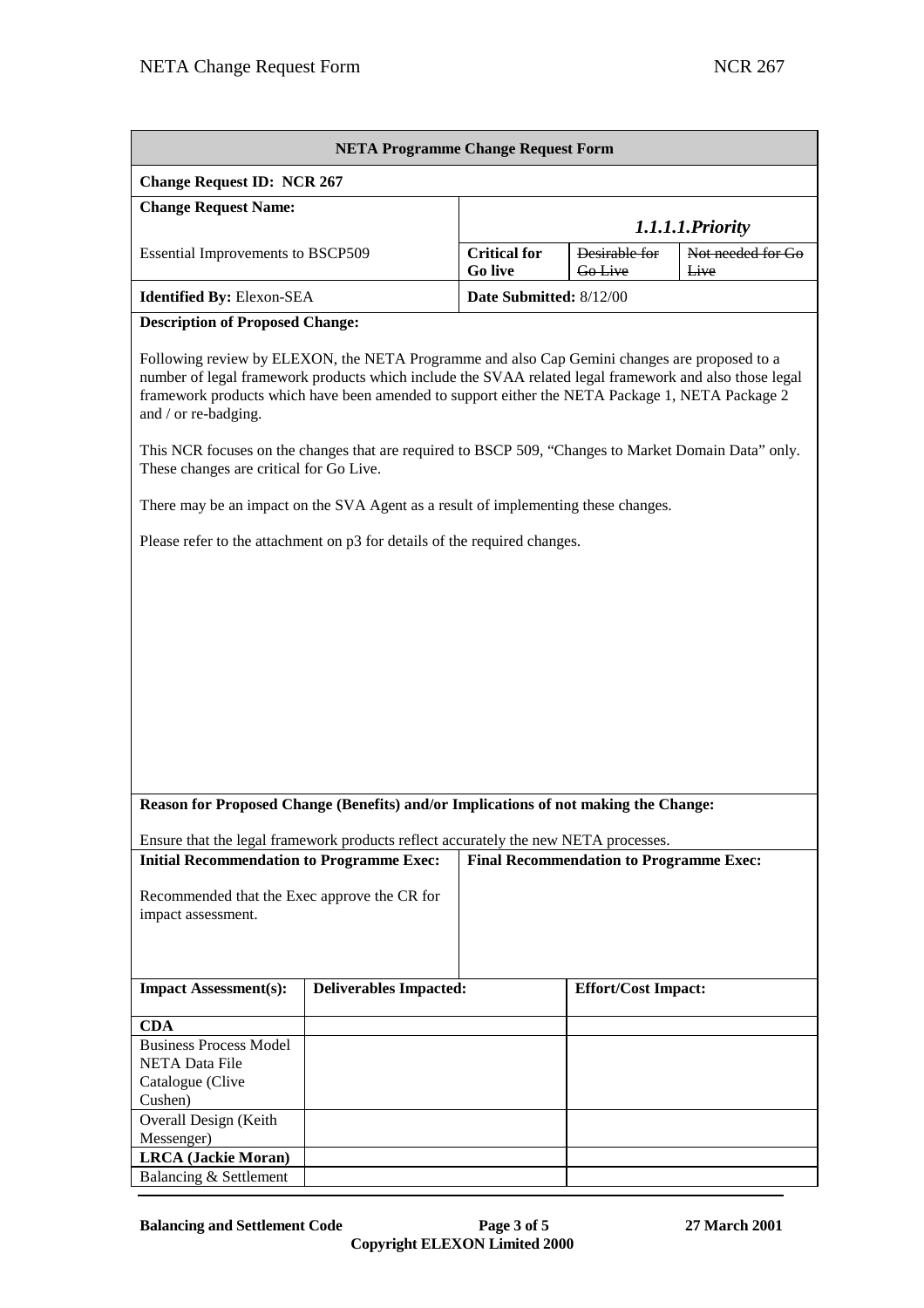| Code                               |                              |          |           |                   |                |             |
|------------------------------------|------------------------------|----------|-----------|-------------------|----------------|-------------|
| <b>BSC</b> Procedures              |                              |          |           |                   |                |             |
| <b>Core Documents</b>              |                              |          |           |                   |                |             |
|                                    | Other BSC Subsidiary         |          |           |                   |                |             |
| Docs                               |                              |          |           |                   |                |             |
| <b>Consistency Check</b>           |                              |          |           |                   |                |             |
| <b>Transition Mgmt</b>             |                              |          |           |                   |                |             |
| <b>MIT</b>                         |                              |          |           |                   |                |             |
|                                    | <b>Qualification Testing</b> |          |           |                   |                |             |
| Pre-production                     |                              |          |           |                   |                |             |
| Implementation                     |                              |          |           |                   |                |             |
| Cutover                            |                              |          |           |                   |                |             |
| Logica (Stewart                    |                              |          |           |                   |                |             |
| Gardiner)                          |                              |          |           |                   |                |             |
| <b>URS</b>                         |                              |          |           |                   |                |             |
| <b>System Specs</b>                |                              |          |           |                   |                |             |
| <b>IDDs</b>                        |                              |          |           |                   |                |             |
|                                    | Test Specs & Scripts         |          |           |                   |                |             |
| System software                    |                              |          |           |                   |                |             |
|                                    | Comms infrastructure         |          |           |                   |                |             |
| <b>EPFAL</b> (Stewart              |                              |          |           |                   |                |             |
| Gardiner)                          |                              |          |           |                   |                |             |
| <b>URS</b>                         |                              |          |           |                   |                |             |
| <b>System Specs</b><br><b>IDDs</b> |                              |          |           |                   |                |             |
|                                    | Test Specs & Scripts         |          |           |                   |                |             |
| System software                    |                              |          |           |                   |                |             |
|                                    | <b>NGC (Derek Walker)</b>    |          |           |                   |                |             |
| Interfaces                         |                              |          |           |                   |                |             |
| <b>System Build</b>                |                              |          |           |                   |                |             |
|                                    | Comms infrastructure         |          |           |                   |                |             |
| <b>System Testing</b>              |                              |          |           |                   |                |             |
| Implementation                     |                              |          |           |                   |                |             |
|                                    | <b>External Participants</b> |          |           |                   |                |             |
| <b>NIPS</b>                        |                              |          |           |                   |                |             |
|                                    | CEO (Sandy Blows)            |          |           |                   |                |             |
| MRASCo (Nuriye                     |                              |          |           |                   |                |             |
| Dillow)                            |                              |          |           |                   |                |             |
| <b>BtFO/ELEXON</b>                 |                              |          |           |                   |                |             |
|                                    |                              |          |           |                   |                |             |
|                                    |                              |          |           |                   |                |             |
| <b>Status</b>                      | Identified                   | Rejected | Withdrawn | Approved for      | Authorised for | Implemented |
|                                    |                              |          |           | <b>Impact</b>     | Implementation |             |
|                                    |                              |          |           | <b>Assessment</b> |                |             |
|                                    |                              |          |           |                   |                |             |
|                                    |                              |          |           |                   |                |             |
|                                    |                              |          |           |                   |                |             |